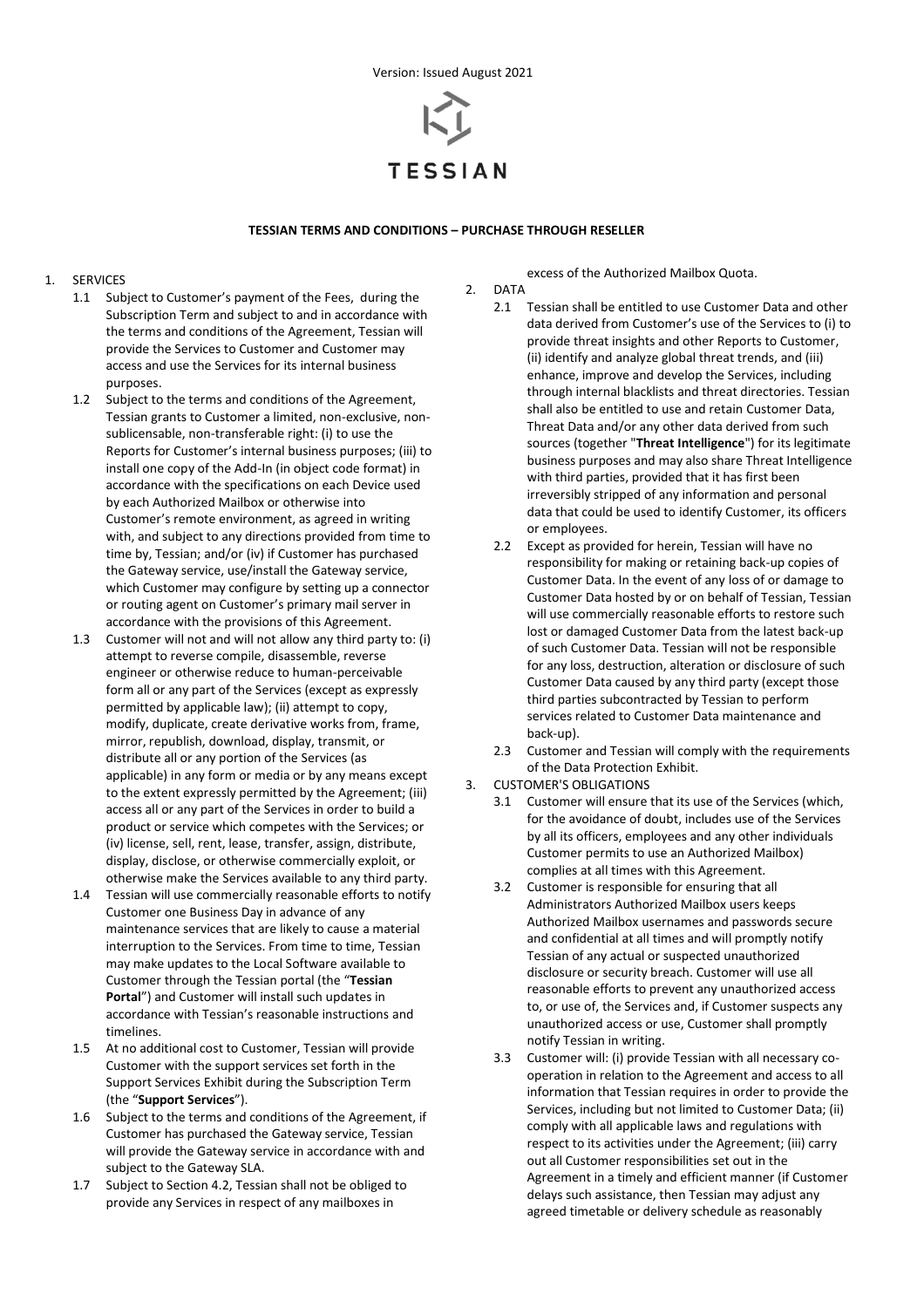

necessary); (iv) obtain and maintain all necessary Customer licenses, consents, and permissions necessary for Tessian, its Approved Subcontractors, and agents to perform their obligations under the Agreement, including without limitation for the Customer Data; (v) ensure that its network and systems comply at a minimum with the Local Network Specifications; (vi) ensure that the connector or routing agent on Customer's primary mail server used with the Gateway (where Customer has selected this configuration) complies at a minimum with the Connector/Agent Specifications and (vii) be solely responsible for procuring and maintaining its network connections and telecommunications links from its systems to the Services, and all problems, conditions, delays, delivery failures and all other loss or damage arising from or relating to Customer's network connections or telecommunications links or caused by the internet. Customer is responsible for the legality, reliability, integrity, accuracy and quality of Customer Data. Customer represents and warrants to Tessian that Customer has all necessary rights, consents and permissions to collect, share and use Customer Data as contemplated in the Agreement (including granting Tessian the rights in Section 2), without violation or infringement of any third party intellectual property, publicity, privacy or other rights or any applicable laws, rules, or regulations.

- 4. CHARGES AND PAYMENT
	- 4.1 Customer will pay the Fees to Reseller. Unless otherwise agreed to in writing between Reseller and Tessian, the Fees are non-refundable. In addition to Tessian's rights under Section 10.2, Tessian may suspend the Services in the event Customer fails to pay any undisputed amount within 30 Days of Reseller's notice to Customer of such failure to pay.
	- 4.2 During the Subscription Term, if the number of Authorized Mailboxes exceeds the Authorized Mailbox Quota in respect of any specific Service, then Tessian will be entitled either: (i) not to provide such Service in respect of such excess Authorized Mailboxes, or (ii) to charge Customer, through its Reseller, for such increased usage starting on the date that the number of Authorized Mailboxes first exceeded the Authorized Mailbox Quota.
	- 4.3 If Customer wishes to increase the Authorized Mailbox Quota in respect of any Service(s), then Customer will purchase such additional licenses through its Reseller.
	- 4.4 Customer may not reduce the Authorized Mailbox Quota until the next Renewal Term.
- 5. PROPRIETARY RIGHTS
	- 5.1 Tessian and/or its licensors owns and retains: (i) the Services and all improvements, enhancements or modifications made thereto; (ii) Tessian's Confidential Information; (iii) Threat Data and Services Data; (iv) the Reports; (v) Tessian's name, logo, and other trademarks; (vi) any software, applications, inventions or other technology developed by Tessian in connection with providing the Services; and (vii) all Intellectual Property Rights in the foregoing (collectively, the "**Tessian Property**"). Except for the limited rights expressly granted herein, Tessian reserves all of its right, title, and interest in and to the Tessian Property, including all related Intellectual Property Rights.
		- 5.2 Customer owns and retains: (i) the Customer Data; (ii) Customer's name, logo and other trademarks; and (iii) all Intellectual Property Rights in and to any of the foregoing (collectively, the "**Customer Property**"). Except for the

limited rights expressly granted herein, Customer reserves all of its right, title, and interest in and to the Customer Property, including all related Intellectual Property Rights.

- 5.3 Customer warrants and represents that it has obtained any and all rights and permissions necessary for Tessian, its agents and subcontractors to store, process and transfer any Customer Data as required for Tessian to perform its obligations under this Agreement.
- 5.4 Customer, from time to time, may submit comments, questions, suggestions or other feedback relating to any Tessian product or service to Tessian ("**Feedback**"). Tessian may freely use or exploit Feedback in connection with any of its products or services.
- 6. CONFIDENTIALITY
	- 6.1 Each party may be given access to Confidential Information from the other party in order to perform its obligations or exercise its rights under the Agreement. Tessian acknowledges that the Customer Data is the Confidential Information of Customer. Customer acknowledges that details of the Services and the results of any performance tests of the Services are Tessian's Confidential Information. Each party will hold the other's Confidential Information in confidence and not make the other's Confidential Information available to any third party except as required for Tessian to provide the Services or as otherwise expressly provided in this Agreement, or use the other's Confidential Information for any purpose other than the implementation of the Agreement. Each party will take all reasonable steps to ensure that the other's Confidential Information that it has access to is not disclosed or distributed by its employees or agents in violation of the terms of the Agreement. Except where Confidential Information is subject to the provisions of the Data Protection Exhibit neither party will be responsible for any loss, destruction, alteration or disclosure of Confidential Information caused by any third party.
	- 6.2 A party's Confidential Information will not be deemed to include information that: (i) is or becomes publicly known other than through any act or omission of the receiving party; (ii) was in the receiving party's lawful possession before the disclosure; (iii) is lawfully disclosed to the receiving party by a third party without restriction on disclosure; or (iv) is independently developed by the receiving party, which independent development can be shown by written evidence.
	- 6.3 Where disclosure is required by law, by any court of competent jurisdiction, or by any regulatory or administrative body, the party in receipt of the legal request purporting to require such disclosure will promptly, if permitted by applicable law, attempt to redirect the requesting third party to the disclosing party. If a receiving party's redirecting efforts are unsuccessful or impermissible, it will, if permitted by applicable law, prior to disclosure, provide as much notice of the legal request to the disclosing party, which notice will include, if permitted by applicable law, a copy of the legal request, as is reasonably practicable to allow the disclosing party to seek a protective order or file a motion to quash.
	- 6.4 Upon expiration or termination of the Agreement, subject to the terms and conditions of this Agreement, the receiving party will destroy (or at the request of the disclosing party, return) all copies of all Confidential Information of the disclosing party in its possession or under its control. Despite the foregoing, the receiving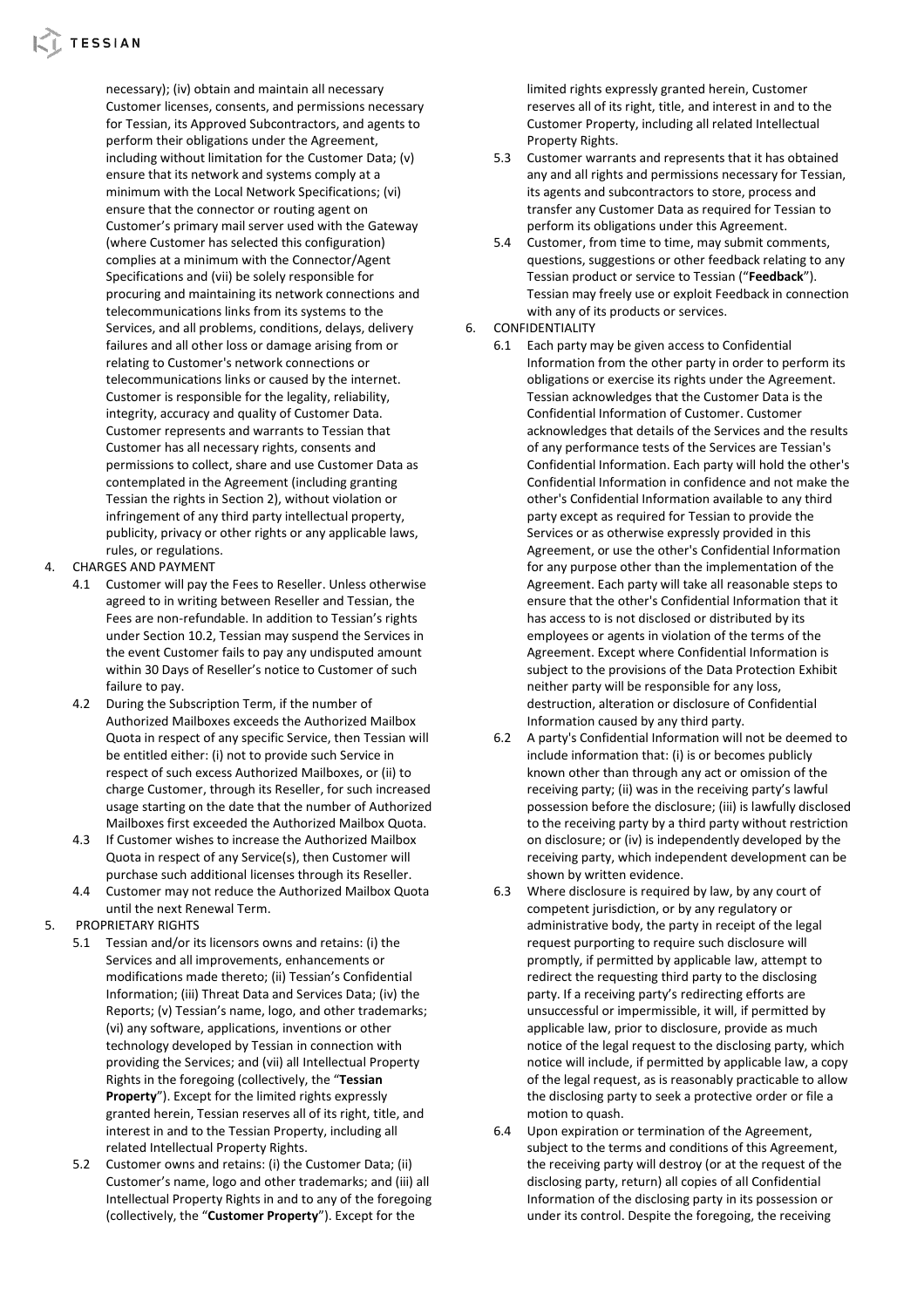party: (i) will not be required to return or destroy copies of the disclosing party's Confidential Information from its disaster recovery and/or business continuity databases, where doing so would be commercially impracticable; and (ii) may retain a single archive copy of the Confidential Information to the extent required to comply with applicable legal and regulatory requirements, provided that in either case the receiving party maintains the Confidential Information in compliance with the terms of the Agreement until destroyed, which will occur as soon as reasonably practicable.

- 6.5 This clause 6 shall survive termination or expiration of this Agreement, however arising.
- 7. WARRANTIES AND DISCLAIMERS
	- 7.1 Subject to Section 7.2-7.5, Tessian warrants that: (i) provided the Local Software is properly installed and implemented, the Software will operate in material compliance with the Specifications during the Subscription Term (excluding any non-conformance which is caused by: (a) use of the Software in violation of Tessian's instructions and the Agreement; (b) any lack of network, telecommunications or internet connectivity; and (c) modification or alteration of the Software by any party other than Tessian, its subcontractors, or agents); (ii) all services to be provided by it under this agreement will be performed with reasonable skill and care; and (iii) it will use commercially reasonable efforts to ensure that the Local Software does not contain any virus, spyware, adware, time bombs, back-doors or malicious codes.
	- 7.2 The warranty provided in Section 7.1(i) will not apply if: (i) Customer does not notify Tessian of such nonconformance in writing (including by email sent to legalenquiries@tessian.com during the Subscription Term; or (ii) Customer does not timely implement all updates to the Software requested or made available at no charge to Customer during the Subscription Term; or (iii) Customer does not timely implement updates of the Local Software to the Latest Version requested or made available at no charge to Customer during the Subscription Term.
	- 7.3 For any breach of Tessian's representations and warranties herein, Customer's sole and exclusive remedy, and Tessian's sole obligation, will be at Tessian's sole discretion and expense, to either: (i) repair or replace the defective Services to enable it to perform substantially in accordance with the Agreement; or (ii) terminate the Agreement and refund to Customer, through its Reseller, the pro-rata portion of the prepaid Fees for the defective Services.
	- 7.4 If Tessian does not correct such non-conformance within 30 Business Days of Customer's notice, Customer may immediately terminate the Agreement and be entitled to receive, through its Reseller, a pro-rata refund of any prepaid but unused Fees.
	- 7.5 EXCEPT AS EXPRESSLY PROVIDED IN SECTION 7.1, TESSIAN MAKES NO REPRESENTATIONS OR WARRANTIES OF ANY KIND WHATSOEVER, EXPRESS OR IMPLIED, IN CONNECTION WITH THE AGREEMENT OR THE SERVICES AND TESSIAN HEREBY DISCLAIMS ANY AND ALL IMPLIED TERMS OF ANY KIND RELATING TO MERCHANTABILITY, SATISFACTORY QUALITY, ACCURACY, FITNESS FOR A PARTICULAR PURPOSE AND NON-INFRINGEMENT, AND ANY WARRANTIES ARISING FROM COURSE OF DEALING OR USAGE OF TRADE. TESSIAN DISCLAIMS ANY WARRANTY THAT THE SERVICES WILL BE ERROR FREE OR UNINTERRUPTED OR THAT ALL ERRORS WILL BE

CORRECTED. NO ADVICE OR INFORMATION, WHETHER ORAL OR WRITTEN, OBTAINED FROM TESSIAN OR ELSEWHERE SHALL CREATE ANY WARRANTY NOT EXPRESSLY STATED IN THE AGREEMENT. Customer acknowledges that: (i) the analysis produced by the Services relies on learning from historical email data and previously typical patterns and behaviors in relation to the sending of emails and does not reflect all email data and all recent or emerging patterns and behaviors; and (ii) the information generated by the Services is intended for use as an aid to customers of similar sophistication in making their own informed judgments concerning the release of emails and the Services are not a substitute for Customer's own judgement in determining whether an email should be released. Customer will be responsible for any use that it makes of the information and/or generated by the Services.

# 8. INDEMNITY

- 8.1 Customer will indemnify and hold harmless, Tessian, its officers, directors, and employees against all claims, actions, proceedings, losses, damages, expenses and costs (including without limitation court costs and reasonable legal fees) arising out of or in connection with Customer's breach of the Data Protection Exhibit, or its misuse of the Services, provided that: (i) Tessian gives Customer prompt notice of any such claim; (ii) Tessian provides reasonable co-operation to Customer in the defense and settlement of such claim, at Customer's expense; and (iii) Customer is given sole authority to defend or settle the claim, provided that Customer may not settle any claim in a manner that imposes any material liability upon Tessian.
- 8.2 Tessian will defend Customer (including its officers, directors, employees, contractors and agents) against any claim directly resulting from unauthorized disclosure or misuse of Customer Data because of Tessian's breach of its obligations and rights under Section 2, and will indemnify Customer for any amounts finally awarded against Customer in judgment or settlement of any claims, provided that: (i) Tessian is given prompt notice of any claim; (ii) Customer provides reasonable cooperation to Tessian in the defense and settlement of any claim, at Tessian's expense; and (iii) Tessian is given sole authority to defend or settle any claim, provided that Tessian may not settle any claim in a manner that imposes any material liability upon Customer.
- 8.3 Tessian will defend Customer (including its officers, directors, employees, contractors and agents) from and against all liabilities, damages, and costs arising out of a third party claim that the Services and/or Software (excluding any Customer Data contained in Reports) infringe or misappropriate any patent, copyright, trade secret or trademark of such third party ("**IP Claim**"). Tessian will further indemnify Customer for any amount finally awarded against customers in judgment of any IP Claim. Notwithstanding the foregoing, in no event shall Tessian have any obligations or liability under this section arising from: (i) use of the Software (and/or Services) in a modified, unauthorized, or unintended form; (ii) use of the Software (and/or Services) in combination with third party technology or materials if the IP Claim would have been avoided had such combination not occurred; (iii) use of non-current versions of the Software (and/or Services) if such IP Claim could have been avoided by Customer's use of the current version of the Software (and/or Services); (iv) misuse or unauthorized disclosure of Customer Data; or (v) Customer's violation of this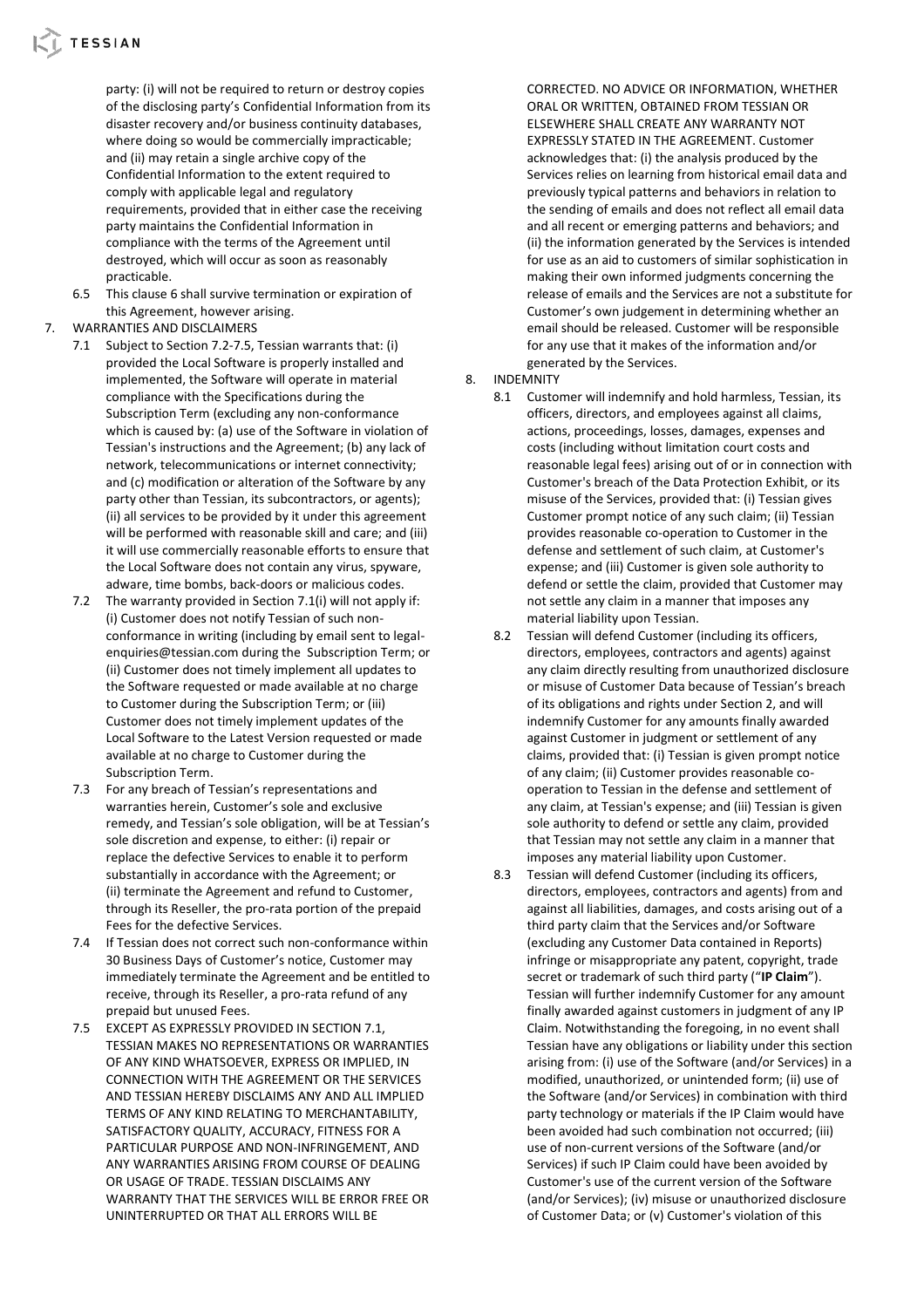Agreement. Tessian's obligation to indemnify, defend and hold harmless will only apply in situations where: (i) Tessian is given prompt notice of any claim; (ii) Customer provides reasonable co-operation to Tessian in the defense and settlement of any claim, at Tessian's expense; and (iii) Tessian is given sole authority to defend or settle any claim, provided that Tessian may not settle any claim in a manner that imposes any material liability upon Customer.

- 8.4 In the defense or settlement of any IP Claim, Tessian may procure the right for Customer to continue using the Services, replace or modify the Services so that they become non-infringing or, if such remedies are not reasonably available, terminate the Agreement and provide Customer, through its Reseller, a refund of any unused Fees as of the effective date of termination without any additional liability or obligation to pay damages or other additional costs to Customer outside the scope of the indemnity in Section 8.3.
- 8.5 In no event will Tessian, its employees, agents and subcontractors be liable to Customer to the extent that any claim is based on: (i) a modification of the Services by anyone other than Tessian; (ii) Customer's use of the Services in a manner contrary to the instructions given to Customer by Tessian or the Agreement; (iii) Customer's use of the Services after notice of the alleged or actual infringement from Tessian or any appropriate authority; (iv) Customer's breach of its obligations in Section 1.3; or (v) the combination, operation or use of the Services with equipment, devices, software or data (including without limitation Customer Data) not supplied by Tessian, if a claim would not have occurred but for such combination, operation or use.
- 8.6 This Section 8 states Customer's sole and exclusive rights and remedies and Tessian's (including Tessian's officers' employees', agents' and subcontractors') entire obligations in respect of any IP Claim.
- 9. LIMITATION OF LIABILITY
	- 9.1 EXCLUSION OF DAMAGES. TO THE FULLEST EXTENT PERMITTED BY LAW, NEITHER PARTY OR ITS AFFILIATES WILL BE LIABLE TO THE OTHER PARTY UNDER OR IN RELATION TO THE AGREEMENT,THE SOFTWARE AND / OR THE SERVICES (WHETHER SUCH LIABILITY ARISES IN CONTRACT, TORT (INCLUDING NEGLIGENCE), OR OTHERWISE) FOR ANY: (I) INDIRECT, SPECIAL, INCIDENTIAL, CONSEQUENTIAL, EXEMPLARY OR PUNITIVE DAMAGES; OR (II) LOSS (WHETHER TOTAL OR PARTIAL) OF OR DAMAGE (WHETHER DIRECT OR INDIRECT) TO (A) PROFITS, REVENUES, SALES, BUSINESS, AND/OR REPUTATION, OR (B) SOFTWARE AND/OR DATA, INEACH CASE REGARDLESS OF WHETHER THE RELEVANT PARTY WAS AWARE OF THE POSSIBILITY OF SUCH DAMAGE AND EVEN IF A REMEDY FAILS ITS ESSENTIAL PURPOSE.
	- 9.2 TOTAL LIABILITY. TO THE FULLEST EXTENT PERMITTED BY LAW AND EXCEPT FOR EXCLUDED CLAIMS (FOR WHICH THERE WILL BE NO CAP ON LIABILITY) OR SPECIAL CLAIMS (WHICH ARE SUBJECT TO THE ENHANCED LIABILTY CAP BELOW), EACH PARTY'S AGGREGATE AND TOTAL LIABILITY IN RELATION TO THE AGREEMENT, THE SOFTWARE AND / OR THE SERVICES WILL NOT EXCEED THE VALUE OF THE FEES PAID, OR IF NOT PAID, PAYABLE BY CUSTOMER TO ITS TESSIAN RESELLER DURING THE 12 MONTHS PRIOR TO THE EVENT GIVING RISE TO LIABILITY. IN ADDITION, TESSIAN WILL HAVE NO LIABILITY FOR ANY ACTIONS OR INACTIONS TAKE BY TESSIAN AT CUSTOMER'S SPECIFIC INSTRUCTION.
	- 9.3 SPECIAL CLAIMS. FOR ANY AND ALL SPECIAL CLAIMS (AS

DEFINED BELOW), TESSIAN'S AGGREGATE AND TOTAL LIABILITY WILL BE SUBJECT TO AN ENHANCED LIABILITY CAP NOT TO EXCEED IN THE AGGREGATE \$1,000,000 (ONE MILLION DOLLARS). "SPECIAL CLAIMS" MEANS: (I) ANY BREACH BY TESSIAN OF SECTION 2 AND/OR 6 RESULTING IN UNAUTHORIZED DISCLOSURE OR MISUSE OF CUSTOMER DATA; (II) ANY AMOUNTS PAYABLE TO THIRD PARTIES OR CUSTOMER PURSUANT TO TESSIAN'S INDEMNIFICATION OBLIGATIONS UNDER SECTION 8.

9.4 EXCLUDED CLAIMS. NEITHER PARTY'S LIABILITY IS EXCLUDED OR LIMITED UNDER OR IN CONNECTION WITH THE AGREEMENT, THE SOFTWARE AND / OR THE SERVICES FOR: (I) DEATH OR PERSONAL INJURY CAUSED BY A PARTY'S NEGLIGENCE, (II) FRAUD OR FRADULENT MISREPRESENTATION, OR (III) ANY OTHER LIABILITY THAT CANNOT BE EXCLUDED OR LIMITED BY LAW.

Some jurisdictions do not allow the exclusion of implied warranties or limitation of liability for incidental or consequential damages, which means that some of the above limitations or exclusions may not apply. IN THESE JURISDICTIONS, TESSIAN'S LIABILITY WILL BE LIMITED TO THE GREATEST EXTENT PERMITTED BY LAW.

- 10. TERM AND TERMINATION
	- 10.1 The Agreement will start on the Effective Date, continue for the Initial Subscription Term and will automatically renew for successive Renewal Terms, unless otherwise terminated as provided for herein.
	- 10.2 Without affecting any other right or remedy available to it, either party may terminate the Agreement: (i) by giving at least 30 days' written notice to the other party, effective at the end of the Initial Subscription Term or at the end of any Renewal Term, as applicable; or (ii) with immediate effect by giving written notice to the other party if the other party: (a) fails to pay the Fees to Reseller on the due date for payment and has not cured such non-payment within 30 days after being notified in writing to make such payment; (b) commits a material breach of the Agreement and fails to remedy that breach within 30 days after being notified in writing to do so (unless such breach cannot be remedied, in which case, termination will be immediately effective); (c) is unable to pay its debts as they become due, makes a general assignment for the benefit of creditors, or makes a petition under applicable bankruptcy law, or a petition under applicable bankruptcy law is filed against that party, and that party has not secured a dismissal of that petition within 60 days after the petition was filed; (d) undergoes a winding-up or dissolution (otherwise than for the purpose of a merger or reorganization); or (e) is the subject of any events or circumstances analogous to the foregoing. On termination of the Agreement for any reason: (i) all licenses granted under the Agreement will immediately terminate (except those that are specifically stated in this agreement to survive termination or expiry of this Agreement or designated as perpetual); (ii) except as expressly permitted herein, each party will return and make no further use of any software, equipment, property, and other items (and all copies of them) belonging to the other party; (iii) Tessian shall no longer provide Services to Customer; and (iv) Tessian will within 30 days of termination destroy as soon as reasonably practicable all copies of the Customer Data in its possession or control except to the extent strictly necessary to comply with legal or regulatory obligations or as expressly permitted herein.
	- 10.3 Those provisions, which by their nature survive termination, will continue after termination or expiration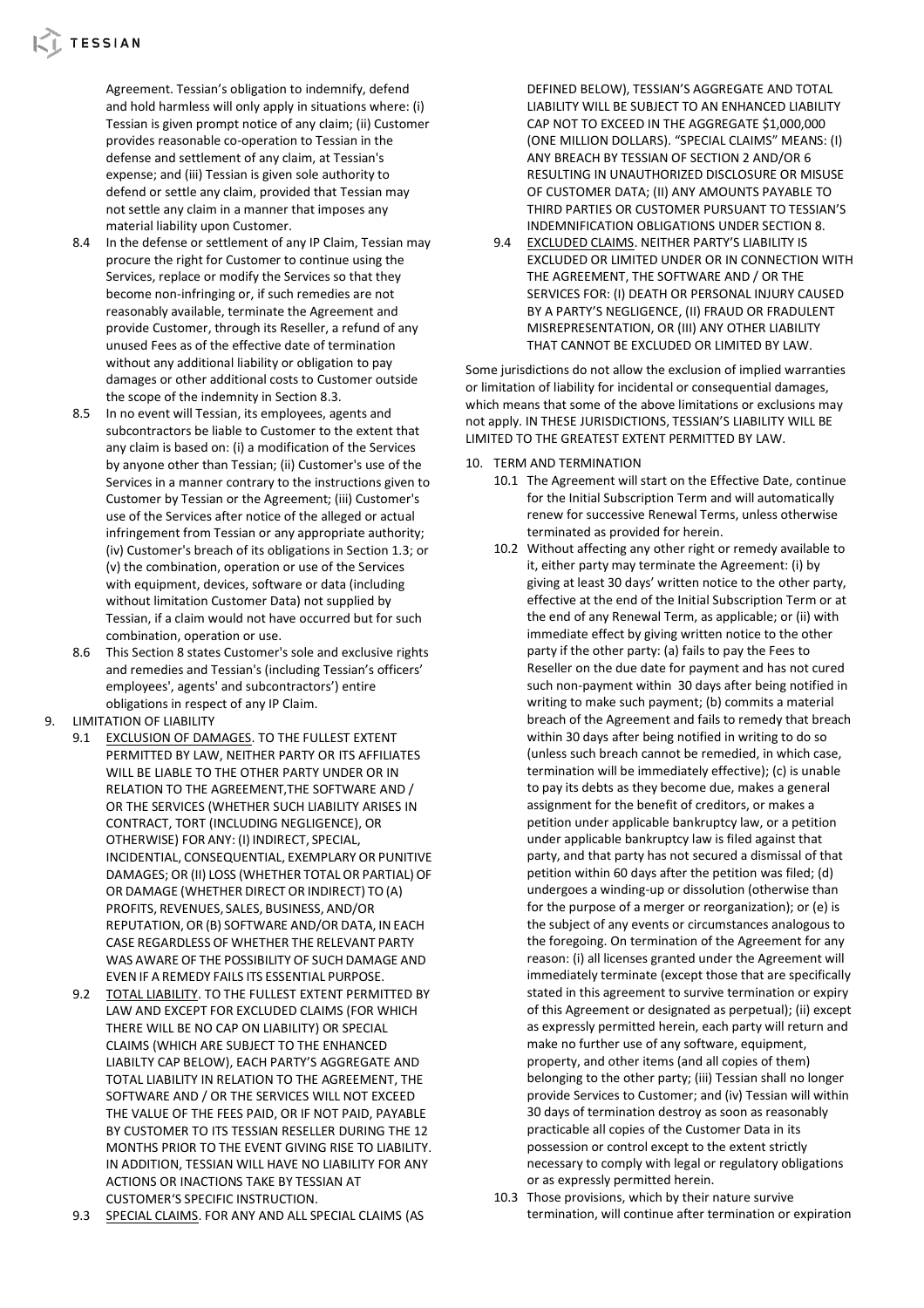

of the Agreement. Those provisions include, but are not necessarily limited to: Sections 2.1, 2.2, 3.3, 4.1, 5, 6, 7.5, 9, 10.2-10.4, 11 and 12, all associated definitions and all accrued rights to payment.

- 11. MISCELLANEOUS
	- 11.1 Force Majeure. Tessian will have no liability to Customer under the Agreement if it is prevented from or delayed in performing its obligations under the Agreement, or from carrying on its business, by acts, events, omissions or accidents beyond its reasonable control (each a "**Force Majeure Event**"), provided that Customer is notified as soon as reasonably practical of such an event and its expected duration.
	- 11.2 Variation. If Tessian wishes to amend these Terms and Conditions, it may provide Customer with written notice of the proposed amendments and, if Customer has not notified Tessian in writing within 45 days of any objections to such amendments, they shall then automatically come into force and all references to the Terms and Conditions shall be to the Terms and Conditions as so amended.
	- 11.3 Waiver. No failure or delay by a party to exercise any right or remedy provided under the Agreement or by law will constitute a waiver of that or any other right or remedy, nor will it prevent or restrict the further exercise of that or any other right or remedy. No single or partial exercise of such right or remedy will prevent or restrict the further exercise of that or any other right or remedy.
	- 11.4 Rights and Remedies. Except as expressly provided in the Agreement, the rights and remedies provided under the Agreement are in addition to, and not exclusive of, any rights or remedies provided by law.
	- 11.5 Severance. If any provision (or part of a provision) of the Agreement is found by any court or administrative body of competent jurisdiction to be invalid, unenforceable or illegal, the other provisions will remain in force. If any invalid, unenforceable or illegal provision would be valid, enforceable or legal if some part of it were deleted, the provision will apply with whatever modification is necessary to give effect as closely as possible to the commercial intention of the parties.
	- 11.6 Entire Agreement. The Agreement, and any documents referred to in it, constitute the whole agreement between the parties and supersede any previous arrangement, understanding or agreement between them relating to the subject matter they cover. Each of the parties acknowledges and agrees that in entering into the Agreement it does not rely on any undertaking, promise, assurance, statement, representation, warranty or understanding (whether made negligently or innocently and whether in writing or not) of any person (whether party to the Agreement or not) relating to the subject matter of the Agreement, other than as expressly set out in the Agreement.
	- 11.7 Assignment. Tessian may at any time assign, delegate, novate or otherwise transfer or part with any or all of its rights and obligations under the Agreement in connection with a sale of all or substantially all of its business or assets. In all other respects, neither party will, without the prior written consent of the other party (not to be unreasonably withheld or delayed), assign, transfer, charge or deal in any other manner with all or any of its rights or obligations under the Agreement.
	- 11.8 No Partnership or Agency. Nothing in the Agreement is intended to or will operate to create a partnership between the parties, or authorize either party to act as agent for the other, and neither party will have the

authority to act in the name or on behalf of or otherwise to bind the other in any way (including, but not limited to, the making of any representation or warranty, the assumption of any obligation or liability and the exercise of any right or power).

- 11.9 Third Party Rights. The Agreement does not confer any rights on any person or party (other than the parties to the Agreement and, where applicable, their successors and permitted assigns).
- 11.10Marketing. Customer grants a non-exclusive, royaltyfree, non-transferable license during the Subscription Term to Tessian to use Customer's name and/ or logo on Tessian's website and marketing materials provided that Tessian complies with any Customer branding guidelines provided to Tessian. Other than as set out in the Agreement, no party will make, or permit any person to make, any public announcement concerning the Agreement without the prior written consent of the other parties (such consent not to be unreasonably withheld or delayed). Subject to Customer's prior approval, Tessian may prepare and publish a case study about Customer and Customer's use of the Services. Tessian may insert the words "This email is protected by Tessian" to the footer of all Authorized Mailboxes' outbound emails checked using the Software. Following the successful roll-out of the Services, Customer and Tessian will jointly prepare and publish a press release (in a form agreed between the parties) announcing Customer's use of the Services.
- 11.11Notices. Any notice required to be given under the Agreement will be in writing and will be delivered by hand or sent by pre-paid first-class post or recorded delivery post to the other party at its address set out in the Service Order, or such other address as may have been notified by that party for such purposes or, if sent by email, to the email address given in the most recent Service Order entered into by Reseller and Tessian for the Customer Contact. In each case, a copy of such notice shall be sent simultaneously to legalenquiries@tessian.com. A notice delivered by hand will be deemed to have been received when delivered (or if delivery is not in business hours, at 9 am on the first Business Day following delivery). A correctly addressed notice sent by pre-paid first-class post or recorded delivery post will be deemed to have been received at the time at which it would have been delivered in the normal course of post. A notice sent by email will be deemed to have been received at the time the email enters the information system of the intended recipient provided that no error message indicating failure to deliver has been received by the sender.
- 11.12 Order of Precedence. In the event of a conflict or inconsistency between the provisions of these Terms and Conditions, the provisions of any Service Order(s), the provisions of the Exhibits, unless expressly stated to the contrary the following order of precedence will apply: (i) the Service Order (and if more than one, in date order priority, with the most recent first); (ii) these Terms and Conditions excluding the Exhibits, and (iii) the Exhibits.
- 11.13 Governing Law and Jurisdiction (US). This Section 11.13 applies if Customer is located in North America. The Agreement and any dispute or claim arising out of or in connection with it or its subject matter or formation (including non-contractual disputes or claims) will be governed by and construed in accordance with the law of the state of California without regard to its conflicts of law principles. The United Nations Convention on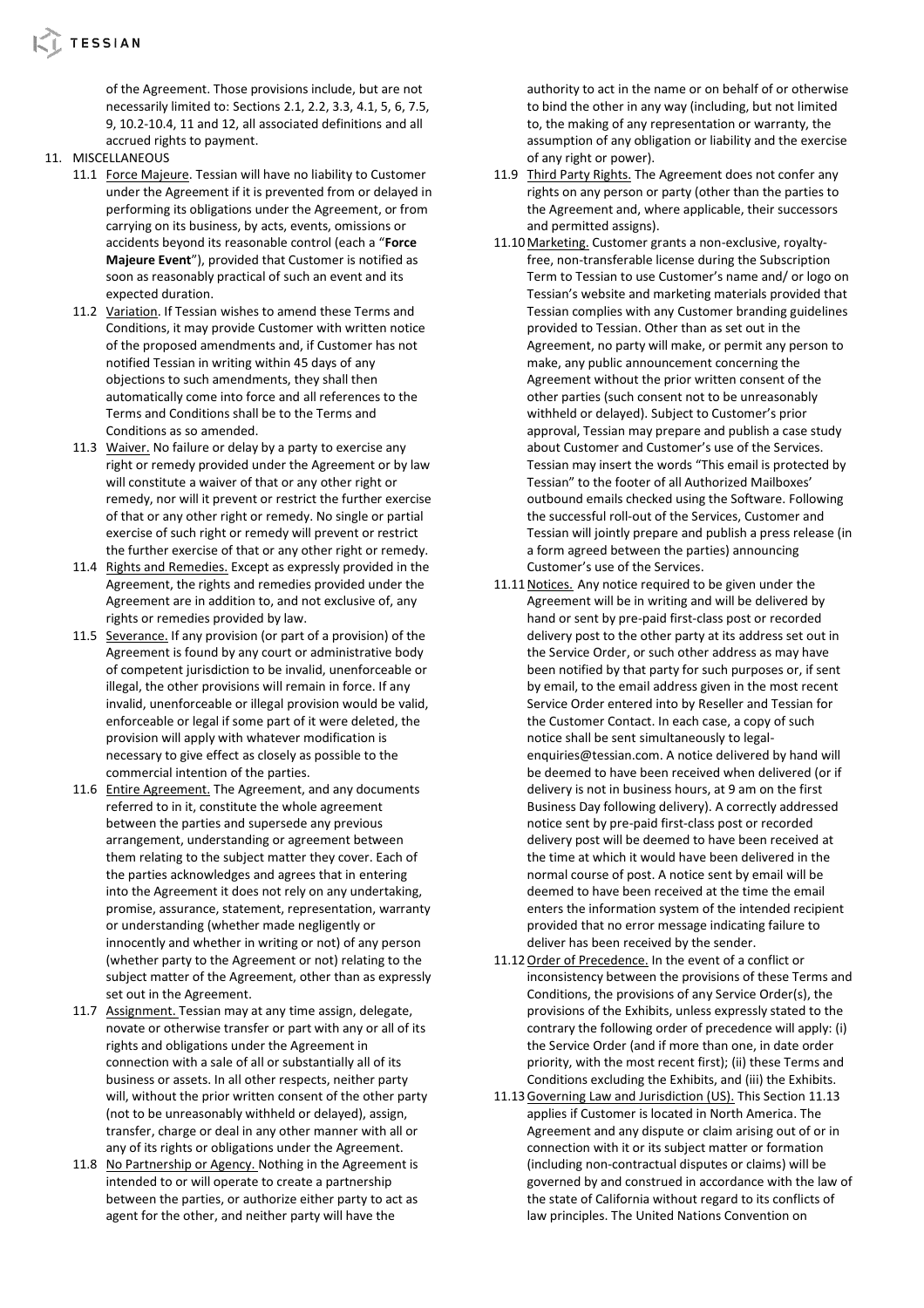# **L** TESSIAN

Contracts for the International Sale of Goods does not apply to the Agreement. Each party irrevocably agrees that the courts of California will have exclusive jurisdiction to settle any dispute or claim arising out of or in connection with the Agreement or its subject matter or formation (including non-contractual disputes or claims). Where applicable, each party hereby waives its respective rights to a jury trial of any claim or cause of action relating to or arising out of the Agreement. This waiver it intended to encompass any and all disputes that may be filed in any court and that relates to the subject matter of the Agreement. Each party further represents and warrants that it has consulted with legal counsel concerning this waiver and that it provides the waiver under this Section 11.13 knowingly and voluntarily.

- 11.14Governing Law and Jurisdiction (UK). This Section 11.14 applies if Customer is located outside of North America. The Agreement and any dispute or claim arising out of or in connection with it or its subject matter or formation (including non-contractual disputes or claims) will be governed by and construed in accordance with the laws of England and Wales and will be held in England. The United Nations Convention on Contracts for the International Sale of Goods does not apply to the Agreement. If Customer is located in any Middle East territory, and the court of the United Kingdom refuse jurisdiction, then the parties agree that such dispute will be then subject to the exclusive jurisdiction of the courts of the Dubai International Financial Centre, Dubai, UAE.
- 11.15 Interpretation. Section headings will not affect the interpretation of the Agreement. A person includes an individual, corporate or unincorporated body (whether or not having separate legal personality) and that person's legal and personal representatives, successors or permitted assigns. Any reference to any statute, enactment, order, regulation or other similar instrument will be construed as a reference to the statute, enactment, order, regulation or instrument as amended or replaced by any subsequent statute, enactment, order, regulation or instrument or as contained in any subsequent re-enactment thereof. A reference to a statute or statutory provision will include all subordinate legislation made from time to time under that statute or statutory provision. Any phrase introduced by the words "including", "include", "in particular", "for example" or any similar expression will be construed as illustrative only and will not be construed as limiting the generality of any preceding words. A reference to writing or written includes e-mail. References to sections are to the sections of these Terms and Conditions and references to paragraphs are to paragraphs of the Exhibits.

#### 12. DEFINITIONS

The following definitions apply for the purposes of the Agreement:

"**Add-In**" means the .MSI file comprising the add-in for the Microsoft Outlook email client used by Customer, to be installed either locally onto each Device or into Customer's remote environment in accordance with the Agreement.

"**Administrator**" means an employee of Customer who has been granted administrative privileges in respect of the Services by Customer.

"**Agreement**" means these Terms and Conditions and the Exhibits.

"**Approved Subcontractors**" means the subcontractors as set out in Schedule 4, as amended by Tessian from time to time.

"**Authorized Mailboxes**" means those email accounts of Customer or any Group Company that are authorized by Customer to use the Services.

"**Authorized Mailbox Quota**" means the limit on the number of Authorized Mailboxes in respect of each of the Services ordered by Customer through its Reseller and as specified in the applicable Service Order(s) between Reseller and Tessian.

"**Business Day**" means a day other than a Saturday, Sunday, or public holiday in England.

"**Business Hour**" means an hour within the period of Normal Business Hours.

"**Confidential Information**" means information that is proprietary or confidential and is either clearly labelled as such or identified as Confidential Information in Section 6.1.

"**Connector/Agent Specifications**" means the minimum specifications that Customer's connector or routing agent must meet to support the use of the Gateway, which is currently Exchange 2010+, G-suite or Office365, as amended by Tessian from time to time by written notice to Customer.

"**Controller**", "**data subject**", "**personal data**", "**personal data breach**", "**processing**", "**processor**" and "**supervisory authority**" (and cognate terms) have the meanings given to them in Article 4 of the GDPR. References to the GDPR include references to the GDPR as applied into the law of the UK.

"**Customer**" means the party identified as Customer in the Service Order(s) between Reseller and Tessian.

"**Customer Data**" means the data provided by or collected from or through Customer, Authorized Mailboxes or on Customer's behalf for the purpose of using the Services or facilitating Customer's use of the Services, including, for the avoidance of doubt, all Customer emails (including all their content and attachments) scanned by the Software, but excluding any Services Data.

"**Data Protection Exhibit**" means the data protection terms and conditions as set out in Schedule 3, as updated by Tessian from time to time.

"**Data Protection Requirements**" means the Privacy and Electronic Communications Directive 2002/58/EC, the General Data Protection Regulation (EU) 2016/679 ("**GDPR**"), all applicable member state legislation implementing any of the above together with any other applicable local data protection and electronic privacy and communications laws (including the Data Protection Act 2018) in force from time to time.

"**Data Security Exhibit**" means the data security overview as set out in Exhibit 5, as amended by Tessian from time to time.

"**Device**" means any desktop, laptop computer, or mobile device used by an Authorized Mailbox for the internal business purposes of Customer or any of its Group Companies.

"**Effective Date**" means the date identified in the Service Order between Reseller and Tessian as the 'Effective Date'.

"**Exhibits**" means the Specifications Exhibit, Approved Subcontractor Exhibit, Data Protection Exhibit, Data Security Exhibit and Support Services Exhibit.

"**Fees**" means the fees payable by Customer to Reseller for the license granted hereunder.

"**First Service Order**" means the first Service Order entered into between Reseller and Tessian.

"**Gateway**" means the mail gateway which emails will be routed through and will be configured in accordance with Section 1.2.

"**Gateway SLA**" means the service level agreement in relation to the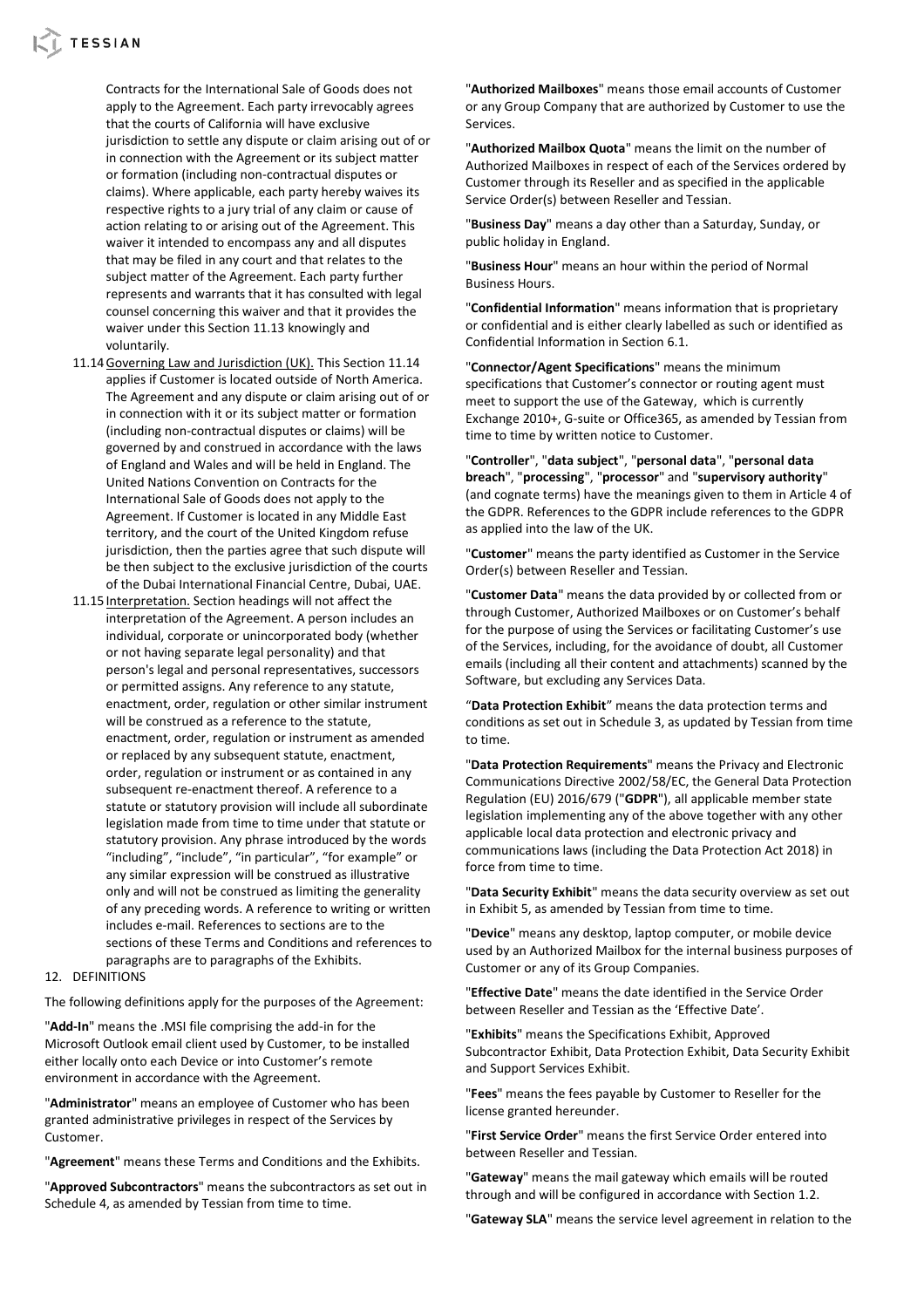

Gateway, updated from time to time, as made available to Customer through the Tessian help center.

"**Group Company**" means in relation to a company, any subsidiary or holding company of that company and any subsidiary of a holding company of that company.

"**Initial Subscription Term**" means the period commencing on the Effective Date and expiring after the period of time identified on the First Service Order as the 'Term'.

"**Intellectual Property Rights**" means all intellectual property rights of any nature including: (i) copyright, patents, trademarks, database rights, designs, format rights, inventions, know-how, trade secrets, techniques and confidential information, customer and supplier lists and other proprietary knowledge and information (whether registered or unregistered); (ii) applications and all rights to apply for registration for any of the foregoing; and (iii) all other intellectual property rights and equivalent or similar forms of protection existing anywhere in the world in each case for their full term and together with any revivals, renewals or extensions.

"**Latest Version**" means the most recent Version of the Local Software generally made available by Tessian to its customers.

"**Local Network Specifications**" means the minimum specifications that Customer's infrastructure must meet to support the installation and running of the Local Software, as set out in Appendix 1 attached to the Service Order(s) and as amended by Tessian from time to time by written notice to Customer.

"**Local Software**" means the Add-In software, API software, together with any other software provided or made available from time to time by Tessian to Customer for installation by Customer in accordance with this Agreement within its own local or remote environments.

"**Modules**": means the hosted services provided by Tessian to Customer as specified in the Modules section of each applicable Service Order between Reseller and Tessian.

"**Normal Business Hours**" means 9.00 am to 6.00 pm local UK time, each Business Day.

"Reseller" means an authorized reseller of the Tessian Services who has a signed contract with Tessian for the provision of Services to the Customer.

"**Renewal Term**" means each period identified on the First Service Order as 'Term' beginning at the end of the Initial Subscription Term or on any subsequent Renewal Term, unless a subsequent Service Order substitutes a different Term period, in which case the Renewal Term shall be the Substituted Term period.

"**Reports**" means reports and documentation generated by Customer via the API or the Tessian Portal or provided by Tessian to Customer.

"**Report Services**" means the provision of (i): Reports by Tessian to Customer, whether such Reports are generated by Customer via the API or Tessian Portal, or provided direct to Customer by Tessian; and (ii) the provision by Tessian to Customer of any and all reporting tools and functionality.

"**Services**" means: (i) the Solution Services; (ii) the Support Services; and (iii) the Report Services.

"**Services Data**" means anonymized and aggregated data and other information that is collected, derived, extracted, or created from the Customer Data and/or data generated by Customer's use of the Services.

"**Service Order**" means the Service Order and each subsequent ordering document titled Tessian Service Order that is signed by Reseller and Tessian that relates to the Services provided to the

Customer.

"**Software**" means the Modules and software comprising the API, Add-In and any other software made accessible online or provided for download by Tessian under this Agreement.

"**Solution Services**" means the services provided by Tessian under this Agreement by means of the Modules, any other Tessian proprietary hosted service solution(s), and the Local Software, in each case as specified in the applicable Service Order(s).

"**Specifications**" means the specifications set out in the Specifications Exhibit.

"**Specifications Exhibit**" means the Specifications overview as set out in Schedule 1, as amended by Tessian from time to time.

"**Subscription Term**" means the Initial Subscription Term and any subsequent Renewal Terms.

"**Support Services**" has the meaning given to it in Section 1.5.

"**Support Services Exhibit**" means Tessian's policy for providing the Support Services as set out in Schedule 2, as amended by Tessian from time to time.

"**Terms and Conditions**" means these Tessian Terms and Conditions.

"**Tessian Portal**" has the meaning given to it in Section 1.4.

"**Tessian Server**" the Tessian hosted data processing components of the overall Tessian solution.

"**Threat Intelligence** " has the meaning given to it in Section 2.1.

"**Threat Data**" means all data identified through the Services as malicious, including without limitation, any data that may perpetuate data breaches, malware infections, cyber-attacks, or other activity. For avoidance of doubt, Threat Data does not contain any personal data that could be used to identify Customer, its officers or employees.

"**Version**" means each version of the Local Software (each new version being denoted by a change to version number, consisting of bug fixes and patches made by Tessian to the Local Software and containing new functionality from the previous version).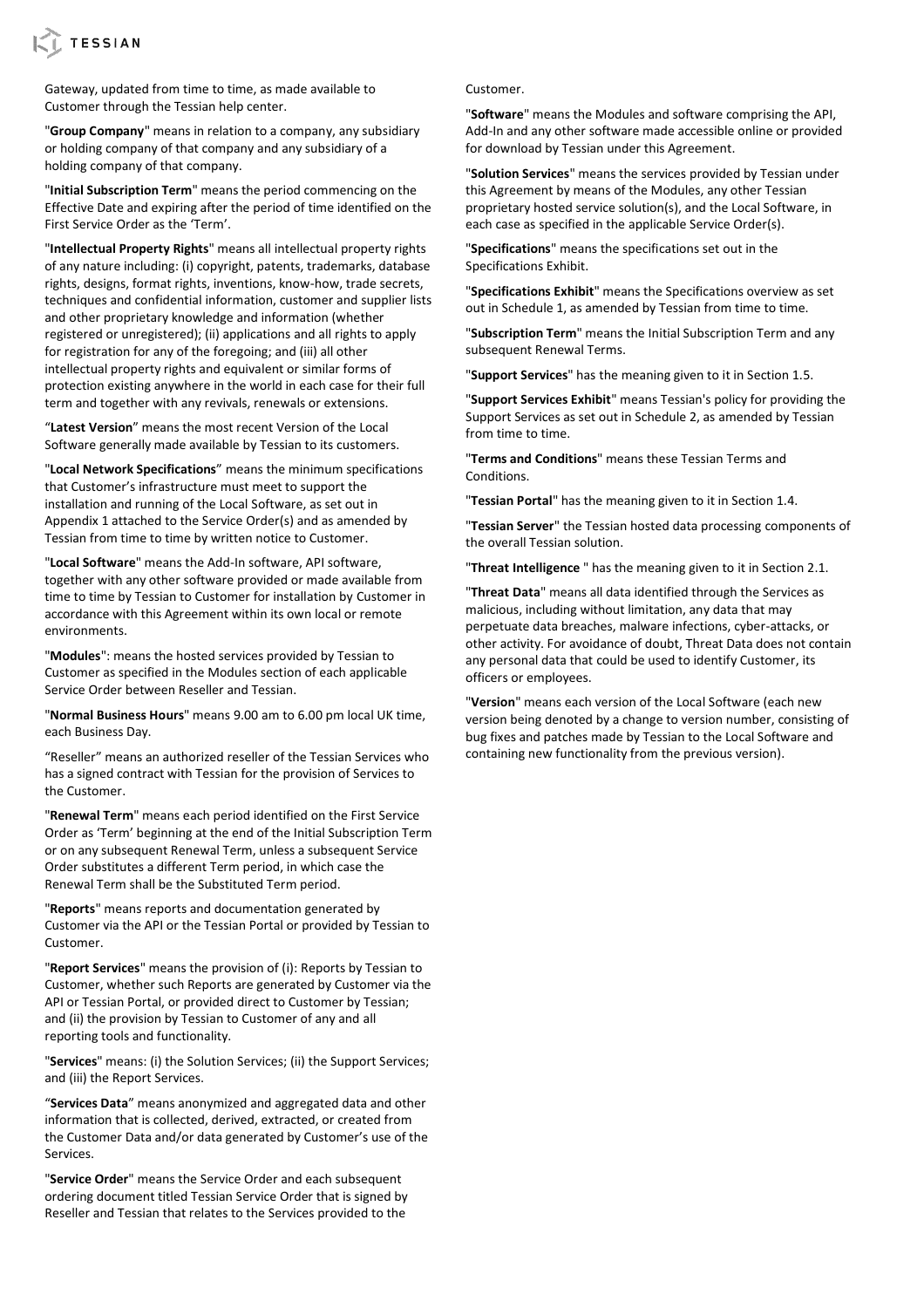#### **EXHIBIT 1: SPECIFICATIONS EXHIBIT**

This Specifications Exhibit should be read in conjunction with the Terms and Conditions above.

### **SPECIFICATION**

Tessian offers four Modules: (i) the Tessian Platform, (ii) Tessian Guardian, (iii) Tessian Enforcer and (iv) Tessian Defender.

The successful operation of the processes described below is subject to a successful connection being established between the Tessian Server and the Local Software.

For the purposes of this Specifications Exhibit:

"**Sender**" means an Authorized Mailbox's user who gives an instruction to Customer's email system to send an email (e.g. by pressing the 'Send' button); and

"**Default Threshold Period**" means 3 seconds for the Add-in and 15 seconds for the Gateway.

#### **Tessian Architect**

Tessian Architect allows Administrators to implement customizable rules which will specify: (i) criteria to identify certain categories of emails; and (ii) the action which will be taken in respect of any email which meets the specified criteria (e.g. "blocking and auditing any email that is being sent to an external domain containing an .XLSX attachment") ("**Customized Rule**").

If a Sender issues an instruction to Customer's email system to send an email, the following process applies when the Tessian Platform is in use: 1. The Tessian Server is called by the Add-in or Gateway. 2. The Tessian Server determines whether the email meets the criteria specified in the Customized Rule. 3. If the email meets the criteria in the Customized Rule, the Tessian Server will relay a message back to the Add-in or Gateway, which will then perform the specific action of the Customized Rule (e.g. generate an audit log, display a warning notification, block the email from being sent, etc.).

If the Add-in or Gateway cannot connect to the Tessian Server or do not receive a response from the Tessian Server within the Default Threshold Period, the outgoing email will be sent to the recipient without any warning notification being presented to the Sender or any audit log being created.

#### **Tessian Guardian**

If a Sender issues an instruction to Customer's email system to send an email, the following process applies when Tessian Guardian is in use: 1. The Tessian Server is called by the Add-in or Gateway. 2. The Tessian Server seeks to detect anomalies which may infer that the email may be sent to an incorrect recipient (e.g. where an email has been inadvertently addressed to the wrong person); 3. If anomalies detected by the Tessian Server imply that the email is being sent to an incorrect recipient, the Tessian Server will generate a warning notification or email which will be presented to the Sender. The warning message will highlight the anomalies detected and give the Sender the option of sending the email or stopping the email from being sent.

If the Add-in or Gateway cannot connect to the Tessian Server or do not receive a response from the Tessian Server within the Default Threshold Period, the outgoing email will be sent to the recipient without any warning notification being presented to the Sender or any audit log being created.

Tessian Guardian uses machine learning to detect anomalies in emails being sent. The email attributes which Tessian Guardian identifies as anomalies are constantly evolving based on learning from previous emails which have been sent or stopped from being sent. As a result, not all warning notifications generated by Tessian Guardian will accurately indicate an incorrect recipient and the Tessian Server will not generate a warning notification or an audit log for all emails sent to an incorrect recipient or an unauthorized recipient.

### **Tessian Enforcer**

If a Sender issues an instruction to Customer's email system to send an email, the following process applies when Tessian Enforcer is in use: 1. The Tessian Server is called by the Add-in or Gateway. 2. The Tessian Server seeks to detect anomalies which may infer that the email may be sent to an unauthorized recipient. 3. If the anomalies detected by the Tessian Server imply that an email is being sent to an unauthorized recipient and the email meets the criteria in the Customized Rule, the Tessian Server will permit one of the following actions to take place:

a) The email will be sent to the recipient and the Tessian Server will generate an audit log which may be viewed by an Administrator but no warning notification will be presented to the Sender.

b) The Tessian Server will send a warning notification to the Sender and give the Sender the option to proceed with sending the email or to stop the email from being sent.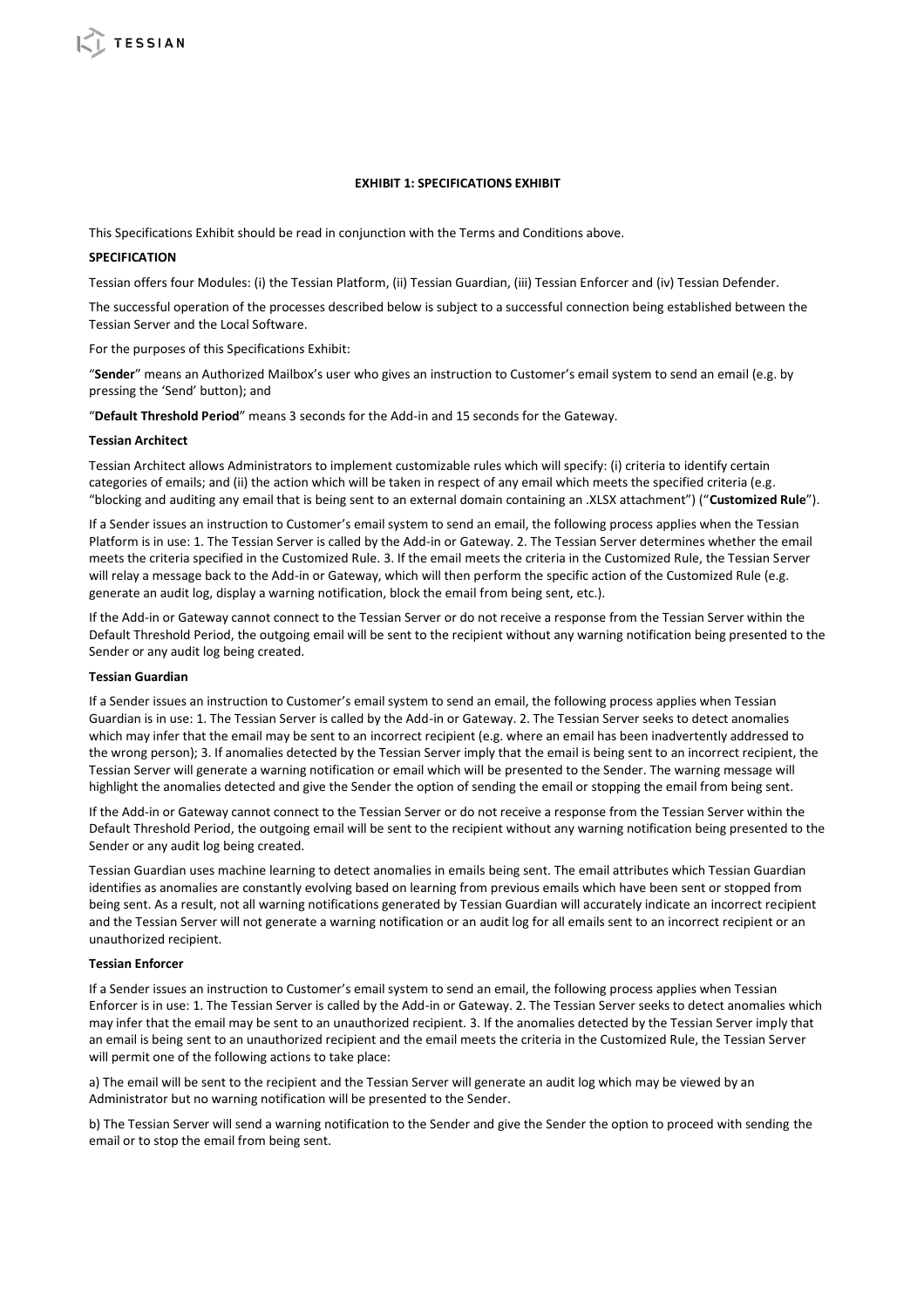

If the Add-in or Gateway cannot connect to the Tessian Server or do not receive a response from the Tessian Server within the Default Threshold Period, the outgoing email will be sent to the recipient without any warning notification being presented to the Sender or any audit log being created.

Tessian Enforcer uses machine learning to detect anomalies in emails being sent. The email attributes which Tessian Enforcer identifies as anomalies are constantly evolving based on learning from users' sending behaviors. As a result, not all warning emails detected by Tessian Enforcer will be being sent to unauthorized recipients.

# **Tessian Defender**

**CESSIAN** 

If an Authorized Mailbox's user issues an instruction to Customer's email system to send an email or receives an email, the following process will apply when Tessian Defender is in use: 1. The Tessian Server is called by the Add-in or Gateway. 2. The Tessian Server seeks to detect anomalies which may infer that the email may have been received from a suspicious sender. 3. If anomalies detected by the Tessian Server imply that the email has been received from a suspicious sender, the Tessian Server will generate a warning notification which will be presented to the Sender explaining the anomaly.

Tessian Defender uses machine learning to detect anomalies in emails being received. Due to the predictive nature of the system, not all suspicious emails will be identified as such by Tessian Defender.

**IMPORTANT NOTE:** Customers using Google GSuite with Comprehensive Mail Storage enabled should note that because of the way Google configures this service, Tessian Defender will not work and should not be used or relied on.

#### **Audit Logs**

The Tessian Server creates audit logs of key events from the Tessian Platform, Tessian Guardian and Tessian Enforcer. Administrators may request a record of audit logs in a .CSV file format via the Tessian Server. In addition, Administrators may request a daily email notification from the Tessian Server giving them a snapshot of elements of the audit log data from the past 24-hour period.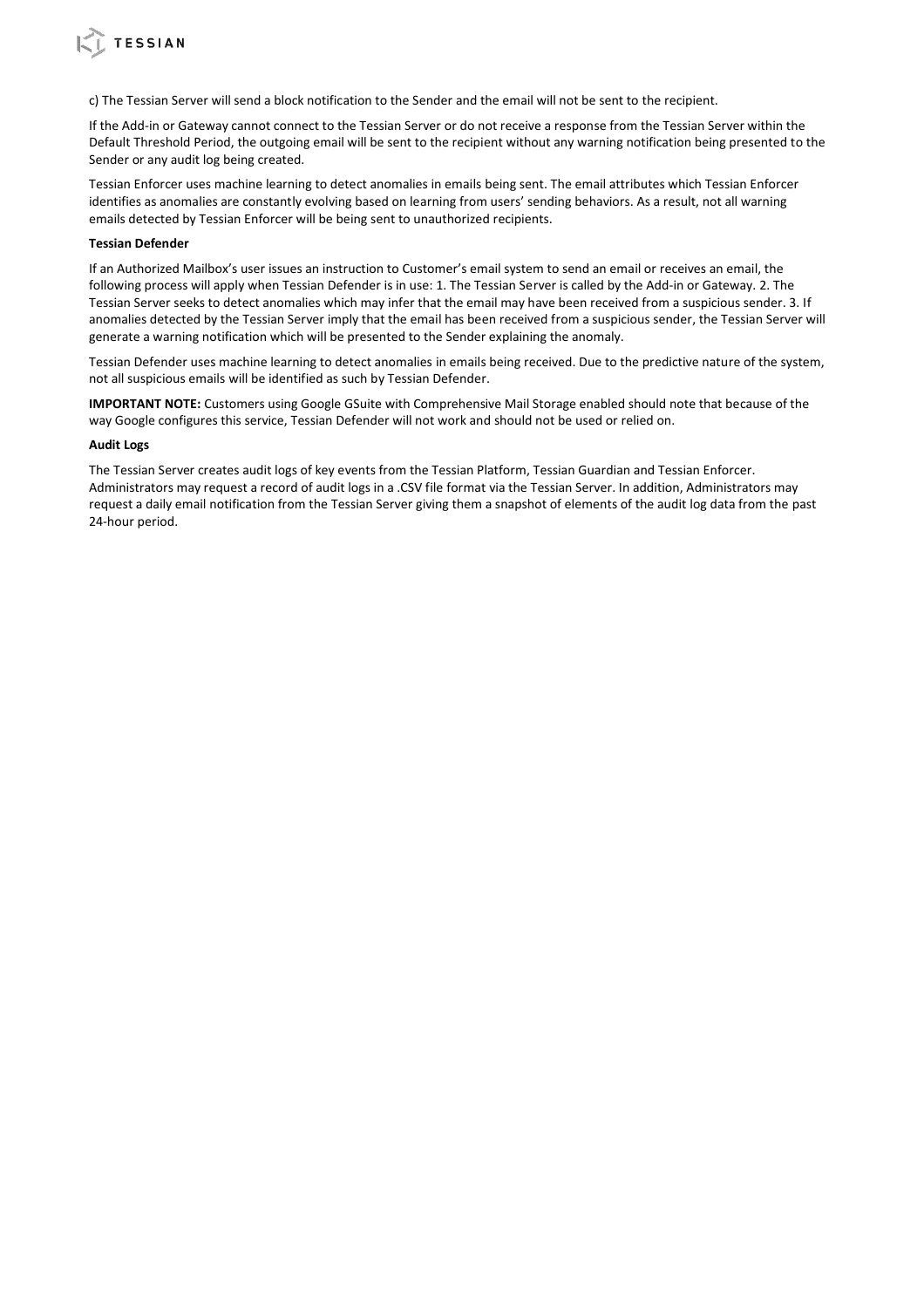# **EXHIBIT 2: SUPPORT SERVICES EXHIBIT**

# **1. Introduction**

This Support Services Exhibit sets out the Support Services to be provided by Tessian to Customer and should be read in conjunction with the Terms and Conditions above. Unless defined herein, capitalized terms used in this Support Services Exhibit will have the meaning given to them in the Terms and Conditions.

# **2. Helpdesk**

- 2.1 Tessian will make available a helpdesk to Customer in accordance with the provisions of this Support Services Exhibit.
- 2.2 Customer may use the helpdesk for the purposes of requesting and, where applicable, receiving the Support Services. Tessian will ensure that the helpdesk is accessible by email and web portal.
- 2.3 The Support Services will be provided remotely, unless the parties otherwise agree in writing.
- 2.4 Tessian will ensure that the helpdesk is operational and adequately staffed during Normal Business Hours during the Subscription Term.

# **3. Response and resolution**

3.1 Tessian, acting reasonably, will categorize all reported issues in accordance with the following table:

| Category       | Definition                                                                                                                                                                 |  |
|----------------|----------------------------------------------------------------------------------------------------------------------------------------------------------------------------|--|
| Critical       | the Software is inoperable or a core function of the Software is unavailable                                                                                               |  |
| <b>Serious</b> | a core function of the Software is significantly impaired                                                                                                                  |  |
| Moderate       | a core function of the Software is impaired, where the impairment does not constitute a serious<br>issue; or a non-core function of the Software is significantly impaired |  |
| Minor          | any impairment of the Software not falling into the above categories; and any cosmetic issue<br>affecting the Software                                                     |  |

3.2 Tessian will use all reasonable efforts to respond to requests for Support Services promptly, and in any case in accordance with the following time periods:

| Category | Response Time Frame after Receipt of a Request |  |
|----------|------------------------------------------------|--|
| Critical | 8 Business Hours                               |  |
| Serious  | 1 Business Day                                 |  |
| Moderate | 4 Business Days                                |  |
| Minor    | 8 Business Days                                |  |

#### **4. Diagnostic Logs**

4.1 Customer agrees that Tessian is entitled to remotely pull diagnostic logs from Authorized Mailboxes. These diagnostic logs may be used by Tessian in providing support for the resolution of such issues and in order to make general improvements to the Services.

#### **5. Local Software**.

As part of the Support Services, Tessian will provide support for: (i) the installation and provision of each Latest Version of the Local Software by Customer; and (iii) advice during Normal Business Hours on Customer's installation of the Local Software and each Latest Version of the Local Software.

# **6. Limitations on Support Services**.

Tessian will have no obligation to provide Support Services in respect of any issue caused by (a) the improper use of the Software by the Customer; or (b) any alteration to the Software made without the prior consent of Tessian.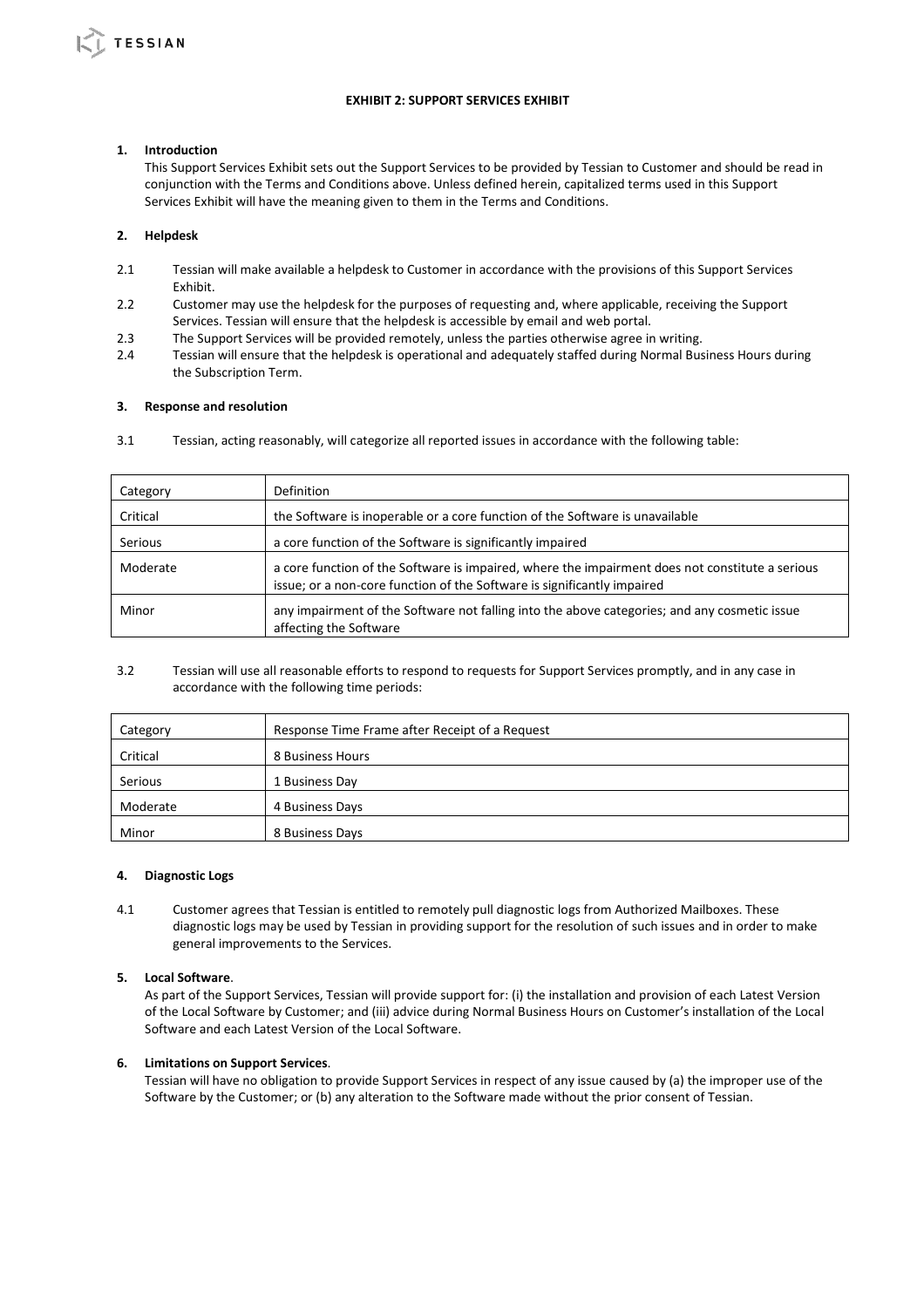This Data Protection Exhibit should be read in conjunction with the Terms and Conditions above. Unless defined herein, capitalized terms used in this Data Protection Exhibit will have the meaning given to them in the Terms and Conditions.

**TESSIAN** 

- 1. Tessian and Customer each warrant that they will each duly observe all their obligations under the Data Protection Requirements which arise in connection with the performance of their respective obligations under the Agreement, and that they shall not, in respect of personal data to be processed under or in connection with the Agreement, do any act or make any omission which puts the other party in breach of its obligations under the Data Protection Requirements.
- 2. Tessian and Customer recognize that: (i) where Tessian is processing any Customer Personal Data on behalf of Customer under or in connection with the Agreement Customer is a controller and Tessian is a processor; and (ii) Tessian and Customer are controllers independently of each other in respect of any other processing of Customer Personal Data or other personal data under or in connection with the Agreement. The types of personal data contained within Customer Personal Data and the categories of data subjects to which it relates are broad and will include any individual who sends or receives communications made in connection with the use of the Services. Where Tessian processes any Customer Personal Data on Customer's behalf as a processor under or in connection with the Agreement, Tessian shall:
	- a) only process Customer Personal Data as is necessary to provide the Services and fulfil its obligations under the Agreement (which, for the avoidance of doubt, includes Tessian providing Customer with access to and use of the Services) and/or as otherwise specifically provided in this Agreement; Tessian;
	- b) implement appropriate technical and organizational measures against unauthorized or unlawful processing of Customer Personal Data and against accidental loss or destruction of, or damage to, any Customer Personal Data including as appropriate pseudonymization and encryption of Customer Personal Data, the ability to ensure the ongoing confidentiality, integrity, availability and resilience of processing systems and services, the ability to restore the availability and access to Customer Personal Data in a timely manner in the event of a physical or technical incident and/or a process for regularly testing, assessing and evaluating the effectiveness of technical and organizational measures for ensuring the security of the processing;
	- c) notify Customer without undue delay after having become aware of any actual or suspected personal data breach of Customer Personal Data;
	- d) only make a transfer to which Chapter V of the GDPR applies of Customer Personal Data from the European Economic Area ("**EEA**") and/or UK to outside the EEA and/or UK in compliance with the terms of paragraph 4 of this Data Protection Exhibit;
	- e) ensure that persons authorized to process Customer Personal Data have committed themselves to confidentiality on appropriate terms or are under an appropriate statutory obligation of confidentiality;
	- f) not appoint a sub-processor without Customer's authorization (and Customer authorizes Tessian appointing sub-processors in accordance with paragraph 6 of this Schedule) and in the event that Customer does provide such authorization, Tessian will ensure that such sub-processor is bound by terms similar to those of this Data Protection Exhibit and Tessian shall be responsible for any breach by such sub-processor of any of the obligations under this Data Protection Exhibit;
	- g) assist Customer, with appropriate technical and organizational measures, in complying with Customer's obligations under Chapter III of the GDPR and assist Customer in ensuring the security of processing;
	- h) make available to Customer all information necessary to demonstrate compliance with the Data Protection Requirements, including: (i) informing Customer if, in Tessian's opinion, processing Customer Personal Data on behalf of Customer for the purposes of the Agreement infringes the Data Protection Requirements; and (ii) allowing for and contributing to audits conducted by Customer or its representatives on reasonable notice and only as is reasonably necessary to demonstrate Tessian's compliance with this Data Protection Exhibit (such audits to be limited to once per year); and
	- i) on termination of the Agreement, promptly delete or return to Customer (at Customer's discretion) all Customer Personal Data processed only on behalf of Customer save to the extent that Tessian is legally required to retain any Customer Personal Data.
- 3. In respect of any transfer to which Chapter V of the GDPR applies of Customer Personal Data or other personal data from inside the EEA and/or UK to a location outside the EEA and/or UK on Customer's behalf or in connection with this Agreement, Tessian shall (and, where applicable, shall procure that its data processors shall) ensure that the transfer complies with Chapter V of the GDPR and shall notify Customer (upon request) of such safeguards or exemptions which apply to the transfer. Customer shall provide all reasonable assistance to Tessian in Tessian complying with this paragraph 4, including:
	- a) Where Tessian deems in good faith a transfer of Customer Personal Data pursuant to this paragraph 4 should be made by Tessian as a controller to a third party on the basis of the data subject's consent, Customer agrees to provide reasonable assistance in seeking that consent and any information necessary to ensure that consent meets the requirements of the GDPR.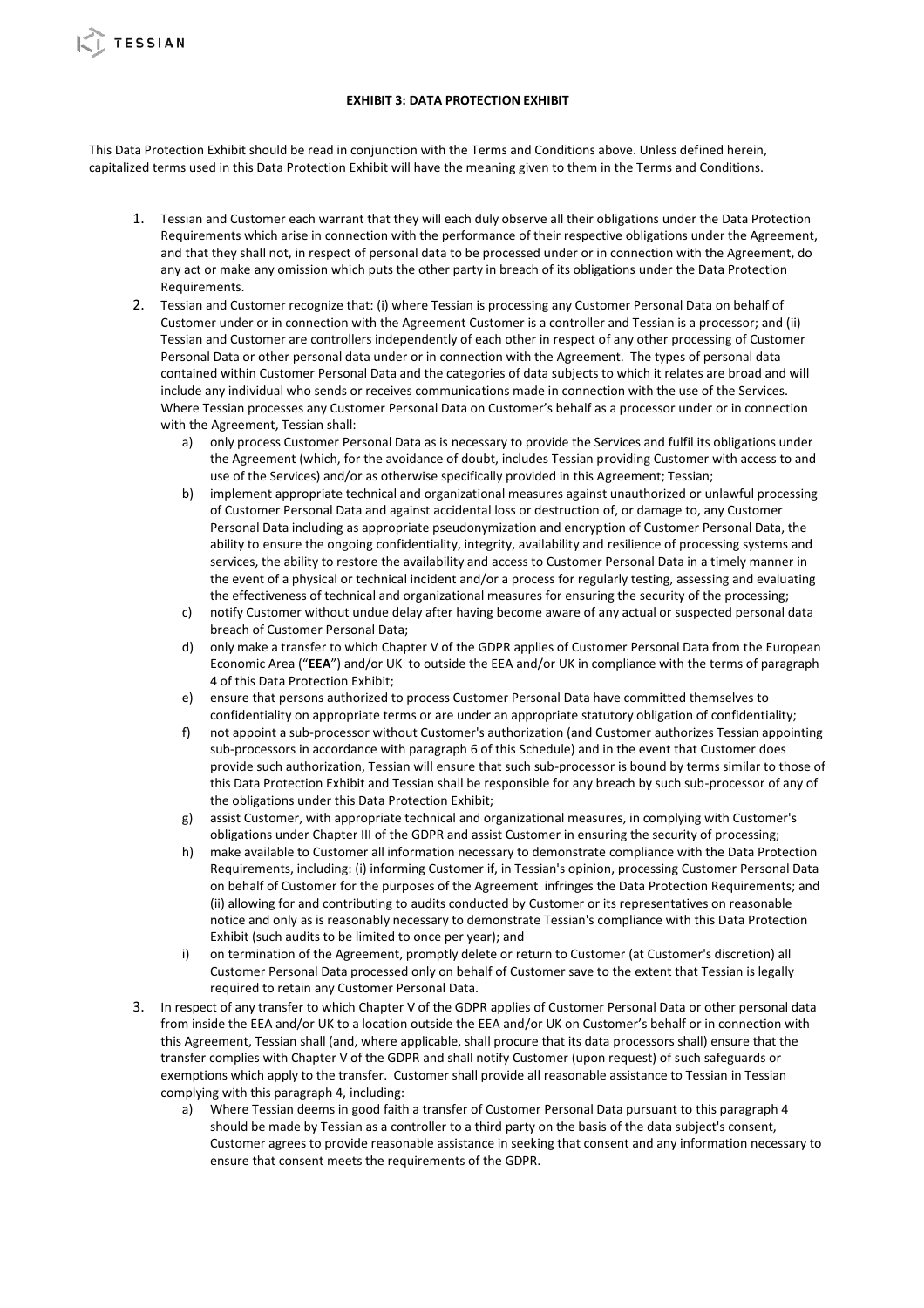# **TESSIAN**

- b) Where a transfer of Customer Personal Data or other personal data pursuant to this paragraph 4 is made by Tessian as a controller to Customer as controller, and none of the exemptions or other safeguards of Chapter V of the GDPR are provided for in respect of the transfer, the parties hereby enter into a contract containing the clauses (exclusive of any optional clauses) required by the European Commission in connection with such transfers in its decision 2004/915/EC (and any appropriate successor decision) (the "Decision") and as set out in such Decision. The Annex to this Data Protection Exhibit contains the Annex B (or equivalent) to any agreement entered into under this paragraph 4(b) and the terms "Exporter" and "Importer" in the Annex to this Data Protection Exhibit have the meanings given to them in the Decision.
- c) Where a transfer of Customer Personal Data pursuant to this paragraph 4 is to be made by Tessian as a processor to a sub-processor, Customer provides authorization for Tessian to enter into a contract containing the clauses (exclusive of any optional clauses) required by the European Commission in connection with such transfers in its decision 2010/87/EU (and any appropriate successor decision) with the sub-processor in the name and on behalf of Customer.
- 4. Customer shall ensure that: (i) it is entitled to transfer Customer Personal Data or other personal data it transfers to Tessian so that Tessian and its subcontractors may lawfully use, process and transfer Customer Personal Data or other personal data in accordance with the Agreement.
- 5. Customer provides authorization for the Approved Subcontractors at the time of the Effective Date to process Customer Personal Data as sub-processors. Customer agrees that Tessian may add or replace further sub-processors from time to time provided that Tessian shall notify Customer in writing (including email) in advance of any such change and, unless Customer sends written notification to Tessian within seven (7) days of Tessian's notification, setting out its objection to any new sub-processor, Customer will be deemed to have consented to such change.
- 6. In the event of any conflict between the provisions of this Data Protection Exhibit and the provisions of the remainder of the Agreement, the provisions of this Data Protection Exhibit shall prevail.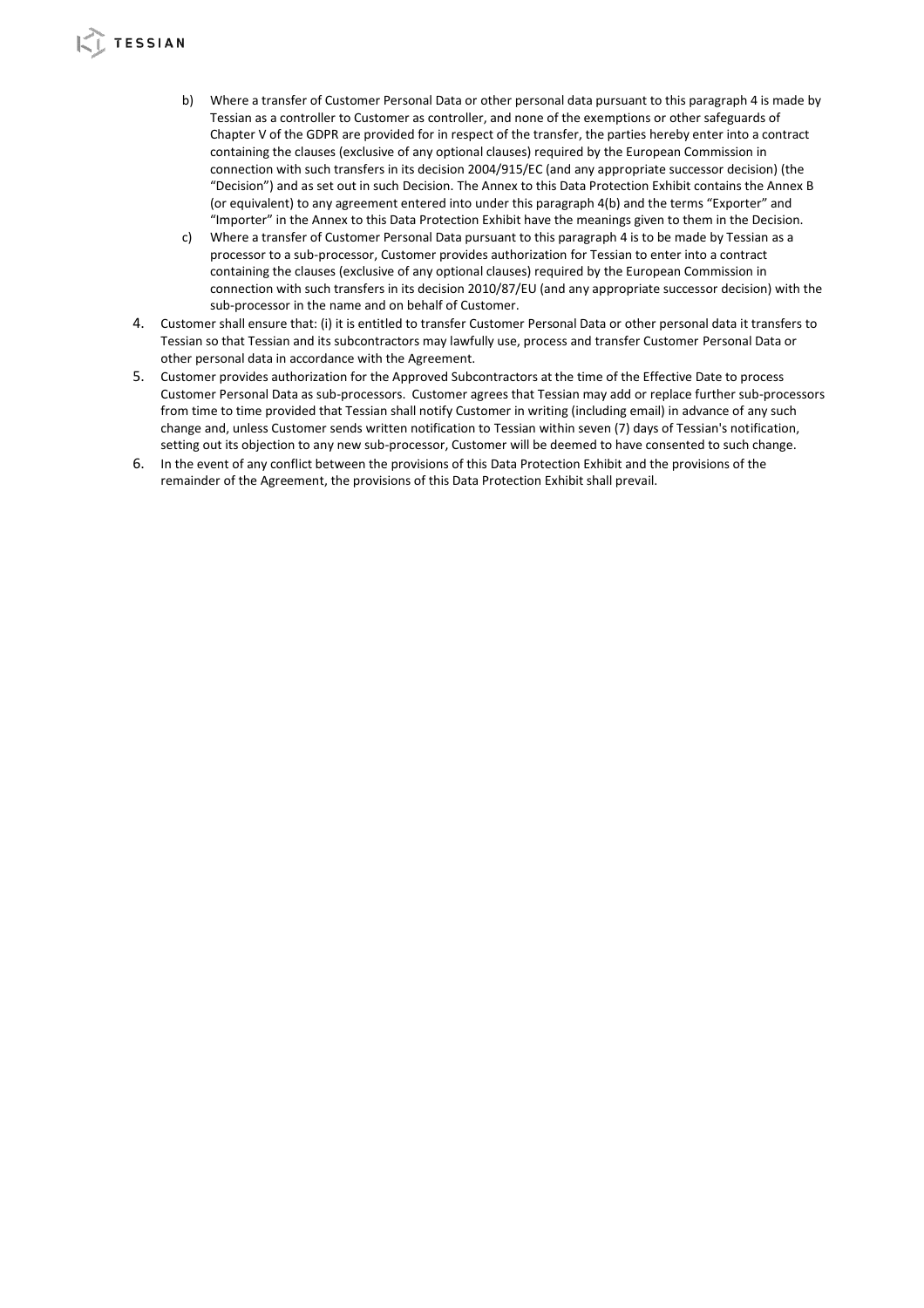# **EXHIBIT 4: APPROVED SUBCONTRACTORS EXHIBIT**

This Approved Subcontractors Exhibit should be read in conjunction with the Terms and Conditions above.

| <b>Approved Subcontractor</b>                                                                       | <b>Further Information</b> |
|-----------------------------------------------------------------------------------------------------|----------------------------|
| Amazon Web Services                                                                                 | https://aws.amazon.com     |
| For contracts with Tessian Limited: Tessian Inc.<br>For contracts with Tessian Inc: Tessian Limited | https://www.tessian.com    |